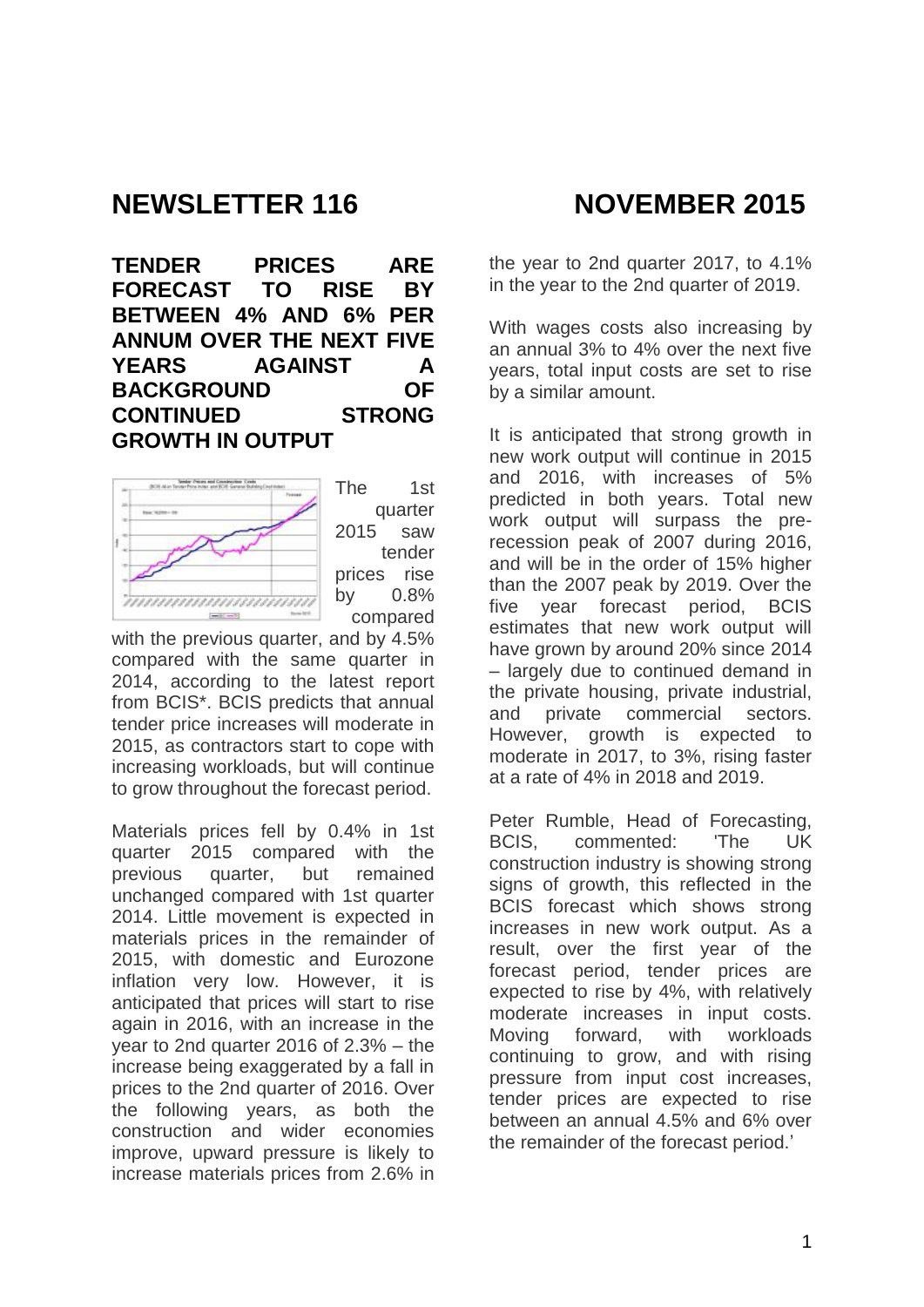## **FAIS AND THE IMPORTANCE OF RECORD-KEEPING**

The prospect of being involved in a Fatal Accident Inquiry (FAI) is among the greatest fears of all employers.



Of course, no employer wishes to contemplate circumstances when they may become the subject of an FAI. However, should that situation materialise, businesses ought to be prepared with employee personnel files and health and safety documentation safely filed and up to date, should they be required as evidence.

HR Managers may be wondering what their obligations are in respect of providing evidence to the Court and being called as a witness before a Sheriff. The purpose of an FAI is not to apportion civil or criminal blame for a workplace death. It is primarily a fact-finding exercise to determine various factors including the cause of the death, any reasonable precautions that could have avoided the incident and any defects in a system of working which contributed to the death or accident occurring.

The rules of evidence and the standard of proof are the same as for civil cases in Scotland. Therefore, any relevant witnesses such as employees, medical practitioners and HR Managers can be compelled to attend the Inquiry to give evidence before the Sheriff.

Prior to the Inquiry commencing, an inspection of the employer's workplace or the site where the incident took place will usually have been conducted

by either the Health and Safety Executive or local authority inspectors. Under section 20 of the Health & Safety At Work Act 1974, inspectors have a wide range of powers to carry out inspections and require the production of copies of relevant documents, for example HR personnel files or health & safety audit reports.

Prior to or during the Inquiry, should further evidence that has not been produced be considered necessary, the Procurato Fiscal can make an application for the disclosure of documentation and the Sheriff has the power to make orders requiring the provision of such documents.

Therefore, it is important that employers maintain updated files of their personnel records, including details of absences, references and fit notes in the unfortunate event that these may one day be required as evidence.

Of course, any employee records must be safely stored in compliance with the Data Protection Act 1998. The Information Commissioner's Office has an Employment Practices Code with guidelines for employers. Employers are often unsure on how long they ought to retain certain information and employee records.

The 1998 Act does not state a specific period of time. It only states that personal data should not be kept "longer than is necessary for the purpose or purposes for which it is being processed. Employers can therefore set their own retention periods, so long as these are based on business needs and take into account any professional guidelines. However, it is best practice to keep records for six years to cover the time limit for bringing any civil legal action against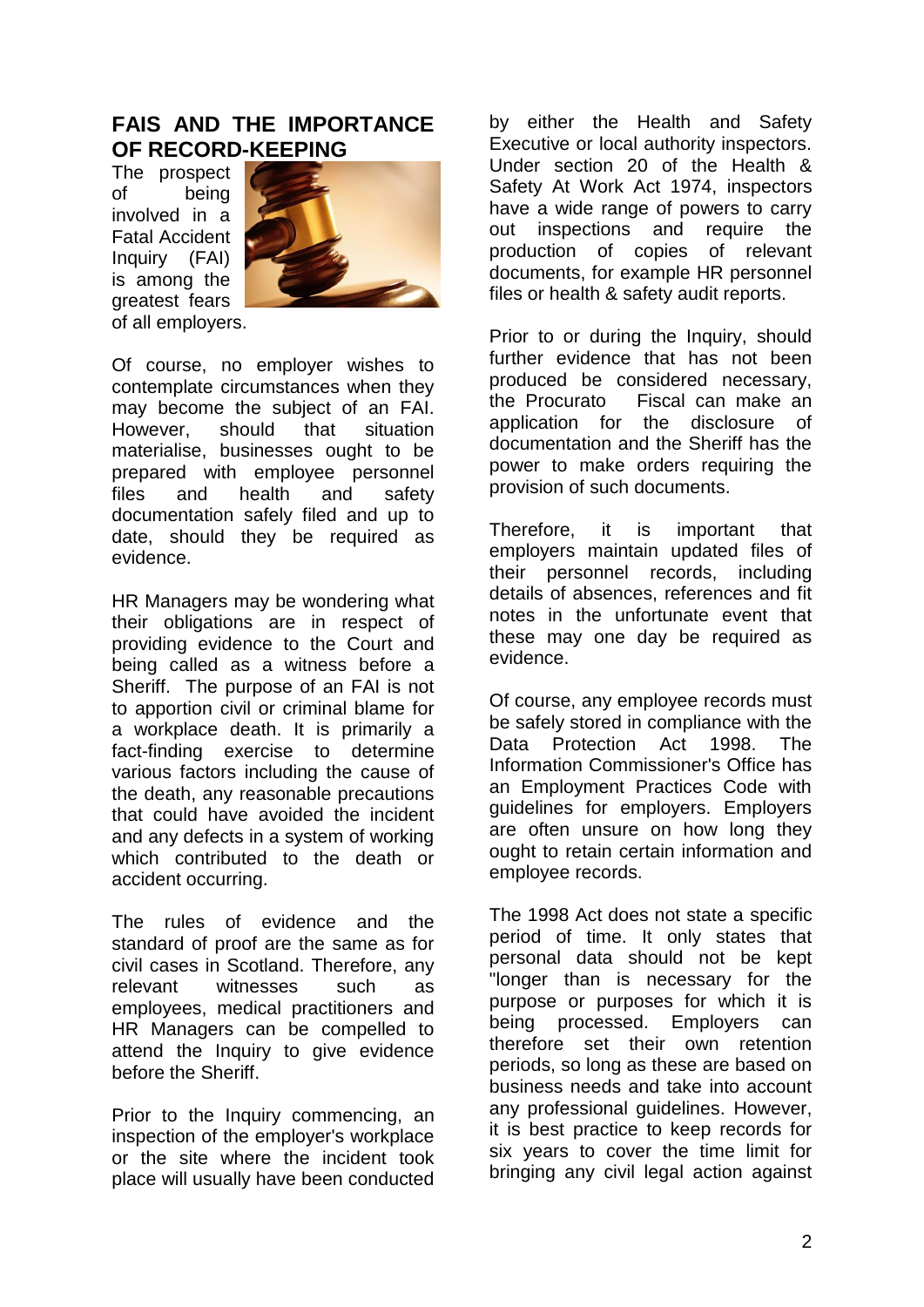an employer in the UK, including national minimum wage claims and contractual claims.

There are also statutory minimum periods for which certain records must be retained. For example, workplace accident reports should be kept for at least three years following an incident and payroll records for three years after the end of the tax year they relate to.

Adequate record keeping is of course no substitute for prudent health and safety checks and robust recruitment policies. However, should these records be required for an FAI, an HMRC inspection, a tribunal or any other legal process, then efficient record keeping can substantially mitigate the stress that such proceedings cause for employers and their HR teams.

## **THE THEORY OF WORKING TIME - SHOULD EMPLOYEES BE PAID FOR TRAVELLING TO WORK?**

*"Time travel used to be [thought of as](http://www.hollywoodreporter.com/heat-vision/simon-kinberg-explains-time-traveling-734716)  [science fiction,](http://www.hollywoodreporter.com/heat-vision/simon-kinberg-explains-time-traveling-734716) but Einstein's theory of general relativity allows the possibility that we could warp space time so much that you could fly off in a rocket and return before you set out" - Professor Stephen Hawking.*

The European Working Time Directive ("the Directive") and Einstein's theory of relativity share not only complexity in common, but also these two factors: time and travel.

In mid-September, [the Court of Justice](http://curia.europa.eu/jcms/upload/docs/application/pdf/2015-09/cp150099en.pdf)  [of the European Union \("CJEU"\) ruled](http://curia.europa.eu/jcms/upload/docs/application/pdf/2015-09/cp150099en.pdf) that the time spent by mobile workers travelling to and from first and last appointments throughout their working day ought to be treated as 'working time' for the purposes of interpreting the EU's [Working Time Directive.](http://ec.europa.eu/social/main.jsp?catId=706&langId=en&intPageId=205)

The Directive was designed to protect workers from exploitation by employers and caps the maximum number of hours that employees are permitted to work at an average 48 per week, with employees also having the choice to 'opt out' of the Directive. The Directive was enshrined in UK Law via the Working Time Regulations 1998.

The underpinning theme of the judgment is that the CJEU is concerned about preserving the health and safety of workers by ensuring that staff benefit from sufficient breaks and are not over-worked in the course of their employment.

The CJEU's decision in the case of *Federacion de Servicios Privados del sindicato Comisiones obreras v Tyco Integrated Security SL* has sparked concerns among industries where a mobile workforce is customary and staff do not have a designated habitual place of work.

## *The Facts:*

The case concerned the employment by Tyco Integrated Security SL of technicians to install and maintain security equipment in homes and businesses across Spain.

In 2011, Tyco closed its regional offices and transferred all employees to its central headquarters in Madrid. This ended the practice of staff attending their regional office each day to receive instructions before departing to their respective appointments. All technicians were instead provided a mobile phone to receive daily appointments for their different customers. This involved the technicians travelling for over three hours on some occasions to perform tasks and they would travel to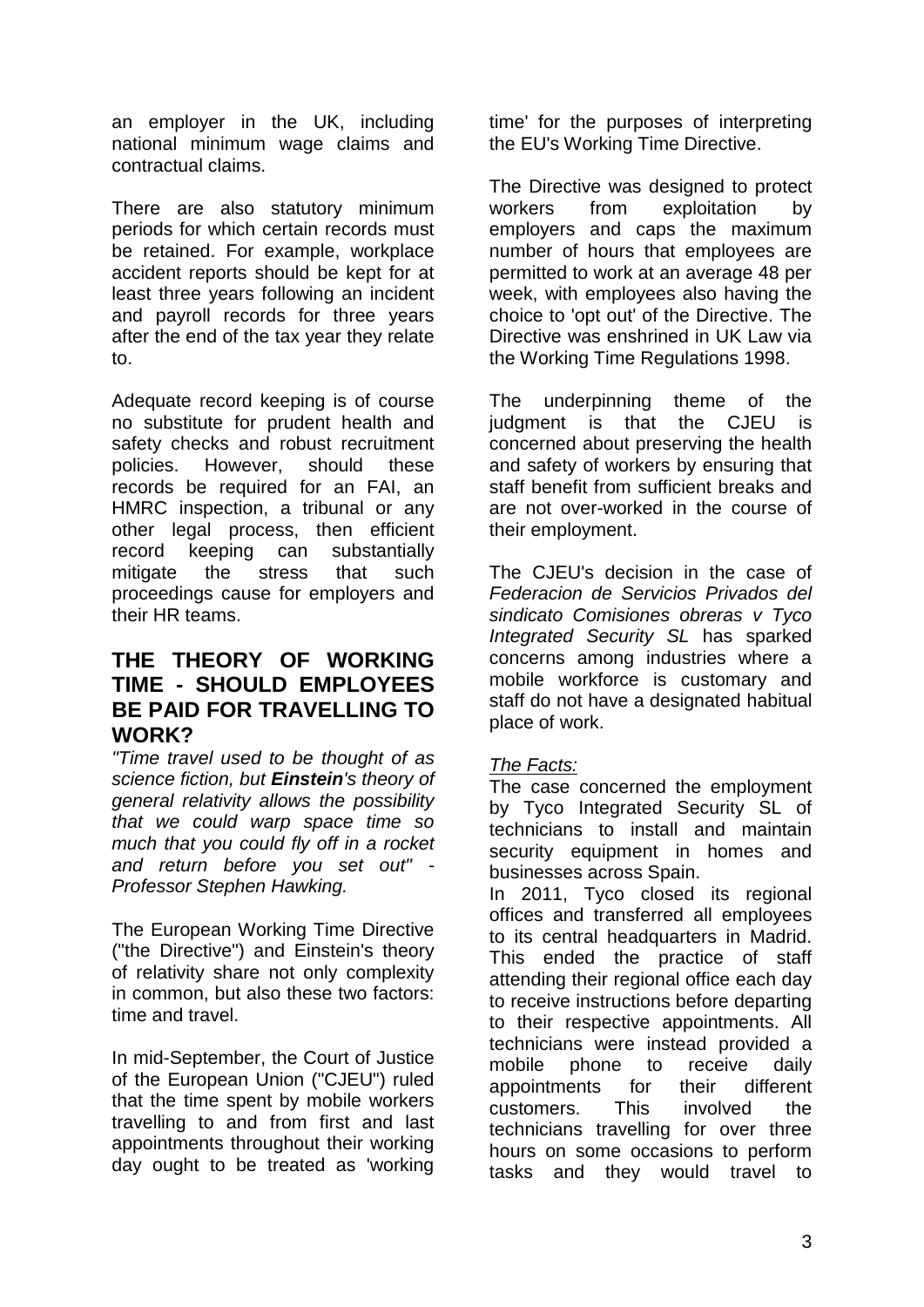customers' premises directly from their home and travel back from those of a different customer at the end of the day.

The CJEU rejected Tyco's argument that the technicians' travelling time was a "rest period" as they were not carrying out any installations or maintenance during that time and the employer determined the list and order of the customers they visit. Further, the technicians were not able to use their time freely during these periods as they were ultimately at the employer's disposal. The CJEU referred to Tyco's decision to scrap its regional offices and remarked that it was not fair that the employees should 'bear the burden' in health and safety terms of that decision.

### How will this affect employers?

This decision will not affect workers who habitually work both in an office and/or remotely from home. Some employees will be disappointed to learn that it does not mean they are entitled to be paid for their arduous daily battle through traffic to their usual office!

The case specifically noted the decision of Tyco to cause the change in working circumstances by deciding to close its regional offices. The specific circumstances of each employer and the provisions of their contracts will be important to consider in future cases.

Undoubtedly, those affected will be staff who have no fixed office base and who travel between their homes and the first and last customer/client of the day. Therefore, this decision could affect employers particularly in the sales industry and maintenance of energy utilities.

The distinguishing factor in Tyco was that the CJEU considered the fact that, before the abolition of their regional offices, the employer regarded the journey time to and from customers as 'working time'. Following the closure of these offices, the nature of those journeys did not change other than where the employees departed from.

The Court placed an emphasis on the fact that the employer still exercised a considerable degree of control over the workers during these journeys. For example, Tyco could change the order of the customer appointments or cancel/schedule other visits. Ultimately, this was categorised as 'working time' because the staff were not able to use this time freely to pursue their own interests during the necessary travelling period.

The Unions have welcomed the decision and estimate that it could potentially affect up to 1 million UK employees. Employers are understandably concerned that the financial costs of this decision could be devastating for their business.

However, it is important to note that the decision relates to Working Time and not to National Minimum Wage Regulations. As it stands, the ruling does not entitle mobile workers to additional remuneration for time spent travelling between home and customer locations.

It is possible that the ruling could eventually have implications for wages because working time must normally be taken into account when calculating the average hourly pay under the National Minimum Wage legislation and we may yet see claims brought by employees in the UK Tribunals to this effect.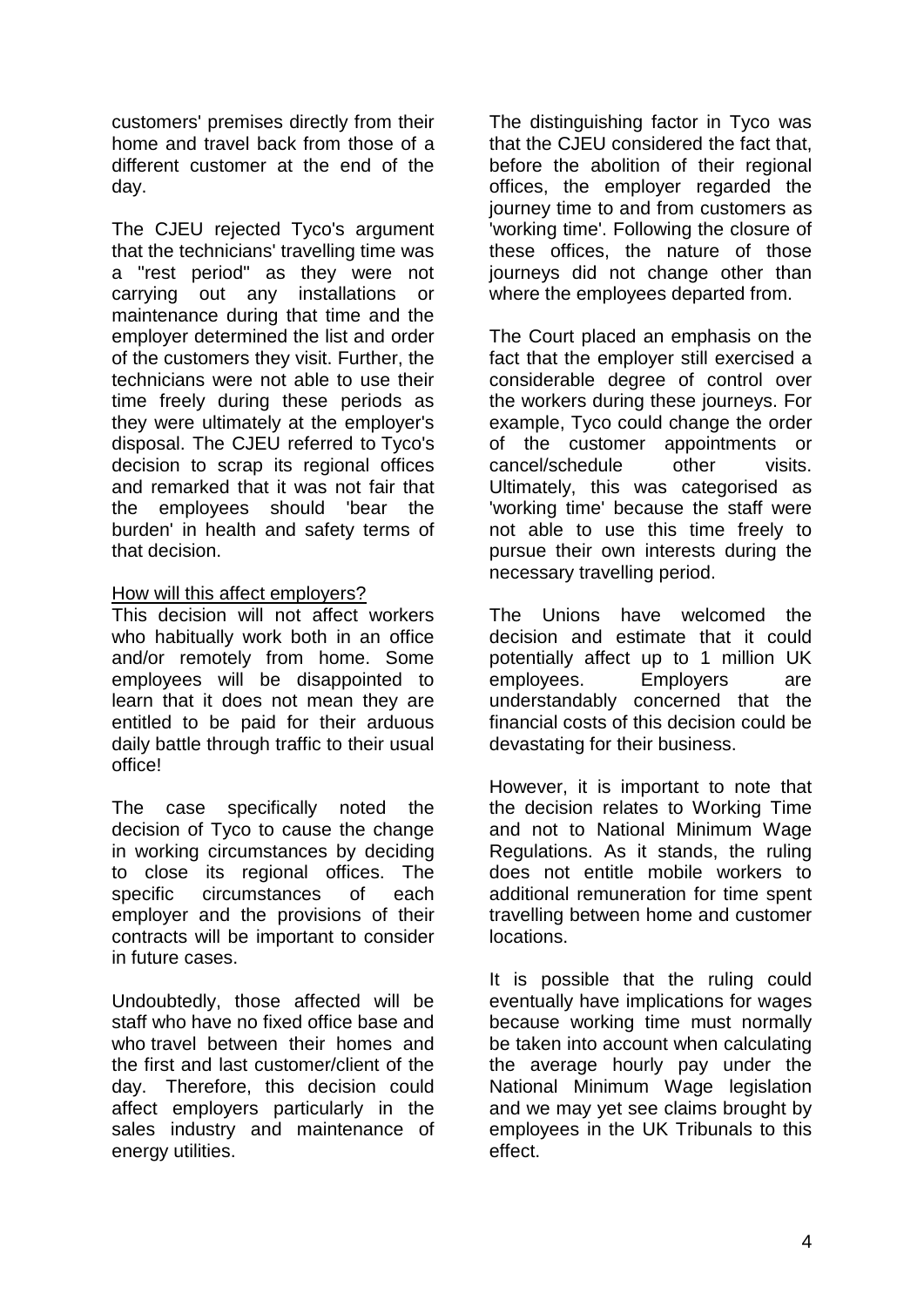Employers of mobile staff are likely to now toil with the task of complying with rules on rest breaks and the maximum working week which may lead to increased costs and a possible alteration of working patterns particularly for those who do not opt out of the 48-hour cap.

### What should employers do?

While the UK continues as a member of the EU, employers with a mobile workforce are likely to face pressure to pay workers for this additional working time in future and also to account for this when allocating shift patterns to ensure these comply with the Directive by ensuring 11 uninterrupted hours as a daily rest period for staff.

If your business has staff that remain at your disposal during habitual journeys between home and their first and last appointments each day you should consider negotiating contractual changes or revising working patterns. For example, employers may consider introducing a fixed site for staff to report to daily or revise shift patterns to ensure that the first and last appointments are as close to the employees' home as possible to avoid using up precious 'working time'.

Professor Hawking claimed that timetravel may be possible in the future. Indeed, that concept may one day provide an innovative method for commuting employees. Until that day comes and unless further case law reverses the CJEU's decision, concerned businesses should identify the volume of staff affected and consider how to mitigate any impact this may have on their organisation.

## **APPRENTICESHIP LEVY CONSULTATION – RESPONSE**

Enclosed with this newsletter is a copy of the Consultation Response to the Apprenticeship Levy.

## **CHRISTMAS CLOSE PERIOD**

The Federation offices will close on Friday 18 December and re-open on Monday 4 January 2016.

Should these dates not suit your particular needs you may amend them by shop agreement.

*WITH BEST WISHES FOR THE YEAR AHEAD FROM THE CHIEF EXECUTIVE AND STAFF AT THE SDF*